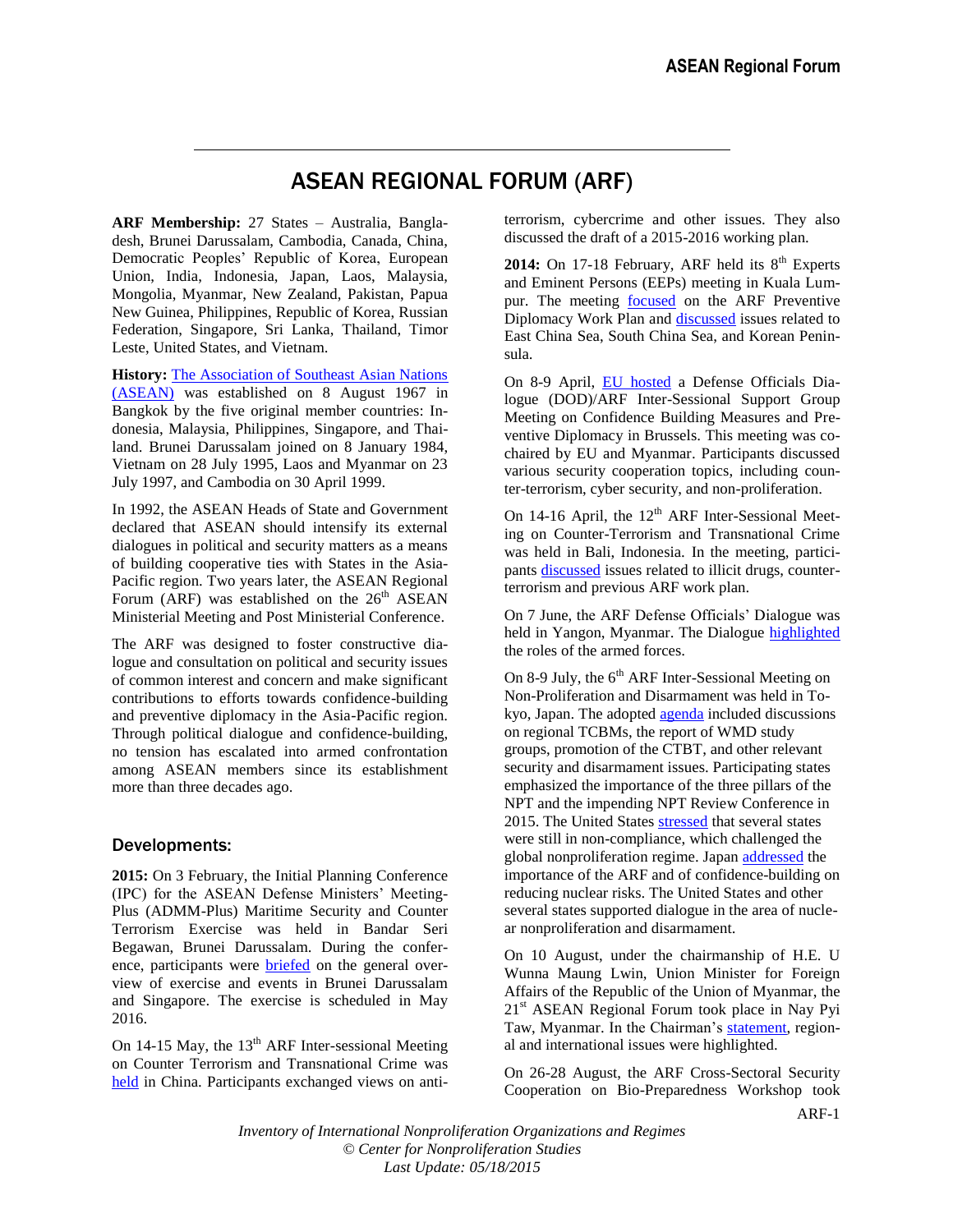place in Manila, Philippines. This project was [led](http://www.state.gov/r/pa/prs/ps/2014/230479.htm) by the US and the Philippines, aiming to develop participants' respective national guidelines and enhance regional capacity for preparedness and collective response to a biological event.

On 9-10 October, the 2nd ARF Space Security Workshop was held in Tokyo, Japan. State Minister for Foreign Affairs of Japan delivered the [opening state](http://www.mofa.go.jp/files/000055241.pdf)[ment.](http://www.mofa.go.jp/files/000055241.pdf)

2013: On 4-5 March, the ARF hosted its 11<sup>th</sup> Inter-Sessional Meeting on Counter-Terrorism and Transnational Crime (ISM on CTTC) in Hanoi.

On 27-28 April, the ARF hosted an Inter-Sessional Support Group Meeting on Confidence Building Measures and preventative Diplomacy in Beijing.

On 14-15 May, the ARF hosted the  $2<sup>nd</sup>$  CBM Seminar on Implementation of UNSCR 1540. The Seminar reminded States of the requirements under [UNSCR](http://www.un.org/ga/search/view_doc.asp?symbol=S/RES/1540(2004))  [1540](http://www.un.org/ga/search/view_doc.asp?symbol=S/RES/1540(2004)) and gave them the opportunity to share information about their implementation statuses. The seminar took place in Bangkok.

On 4-5 June, the ARF hosted its  $5<sup>th</sup>$  Inter-Sessional Meeting on Non-Proliferation and Disarmament in Manila.

On 2 July, the  $20<sup>th</sup>$  Meeting of the ARF took place in Bandar Seri Begawan, Brunei Darussalam. Prince Mohamed Bolkia, Minister of Foreign Affairs and Trade of Brunei Darussalam, chaired the meeting. The Chair's [statement](http://www.asean.org/images/2013/news/joint%20communique%20of%20the%2046th%20asean%20foreign%20ministers%20meeting%2046th%20amm%20-%20final%20-%2030%20june%202013.pdf) underscored the importance of denuclearization of the Korean Peninsula, international efforts in nonproliferation, and the importance of the SEANWFZ Treaty.

The United States is also [collaborating](http://www.state.gov/r/pa/prs/ps/2013/07/211467.htm) with New Zealand, Brunei and China to develop training in the region on preventive diplomacy. The United States also tries to address counter-terrorism and transnational crime, disaster relief, maritime security, nonproliferation and disarmament and space security.

On 3-5 September, the ARF Cross-Sectoral Security Cooperation on Bio-Preparedness and Disaster Response: Inception Planning Workshop took place in Manila.

On 10-12 September, the  $2<sup>nd</sup>$  ARF Workshop on Nonproliferation Nuclear Forensics took [place](http://aseanregionalforum.asean.org/events.html) in Bangkok.

On 9 December, the ARF Defence Officials' Dialogue (DOD) was held in Yangon, Myanmar.

On 10 December, the ARF Inter-Sessional Support Group Meeting on Confidence Building Measures and Preventive Diplomacy (ISG on CBMs and PD) was held in Myanmar.

2012: On 8-9 March, ARF hosted its  $4<sup>th</sup>$  [Inter-](http://aseanregionalforum.asean.org/events.html)[Sessional Meeting on Nonproliferation and Dis](http://aseanregionalforum.asean.org/events.html)[armament \(ISM on NPD\) in Sydney.](http://aseanregionalforum.asean.org/events.html) The government of Australia and the Philippines organized the event.

On 16-17 March, ARF hosted its  $10<sup>th</sup>$  [Inter-Sessional](http://aseanregionalforum.asean.org/files/library/ARF%20Chairman) Meeting on [Counter-Terrorism and Transnational](http://aseanregionalforum.asean.org/files/library/ARF%20Chairman)  [Crime](http://aseanregionalforum.asean.org/files/library/ARF%20Chairman)

On 7-9 May, the ARF Defense Officials' Dialogue and the ARF Inter-Sessional Support Group held a [meeting](http://aseanregionalforum.asean.org/files/library/ARF%20Chairman) on Confidence Building Measures and Preventive Diplomacy.

On 24-26 May, the ARF held the  $9<sup>th</sup>$  ARF Security Policy [Conference,](http://aseanregionalforum.asean.org/files/library/ARF%20Chairman) which included the Defense Officials' Dialogue and the Senior Officials' Meeting.

On 12 July, the  $19<sup>th</sup>$  ASEAN Regional Forum was held in Phnom Penh, Cambodia. The Chairman's [statement](http://aseanregionalforum.asean.org/files/library/ARF%20Chairman) noted the continued need for states pursuing nuclear energy to thoroughly cooperate with the IAEA. He also emphasized the need for Southeast Asia to remain a NWFZ under the SEANWFZ Treaty. The officials in attendance also adopted the ARF Work Plan on Non-Proliferation and Disarmament.

On 5-7 September, the ARF conducted the ARF Workshop on Preparedness and Response to a Biological Event in Manila. It was co-chaired by the Philippines, United States, and Australia and was the fourth and final workshop in an ARF series on biosafety.

**2011:** On 23-24 February in Las Vegas, ARF hosted its  $3<sup>rd</sup>$  Inter-Sessional Meeting on Nonproliferation and Disarmament (ISM on NPD) with a focus on disarmament. U.S Assistant Secretary [Rose Gotte](http://www.state.gov/t/avc/rls/156973.htm)[moeller](http://www.state.gov/t/avc/rls/156973.htm) from the Department of State's Bureau of Arms Control, Verification and Compliance called for the commencement of negotiations on the Fissile Material Cut-off Treaty [\(FMCT\)](cd_FMCT.pdf) at the Conference on Disarmament [\(CD\)](cd.pdf). She encouraged ARF members to contribute to starting the talks and stated that the United States is increasing its bilateral and multilateral engagement with technical aspects of the proposed treaty. Gottemoeller also hoped to make progress on the U.S. ratification of the Comprehensive Nuclear-Test-Ban Treaty [\(CTBT\)](ctbt.pdf).

On 16 March, the ARF [held](http://www.asean.org/26032.htm) a Disaster Relief Exercise (DiREx) focused on conducting mock relief exercises combining over 3,000 participants from 23 nations and the EU. The event, planned prior to the situation at Japan's Fukushima nuclear plant, was viewed as timely and integral to enhancing ARF co-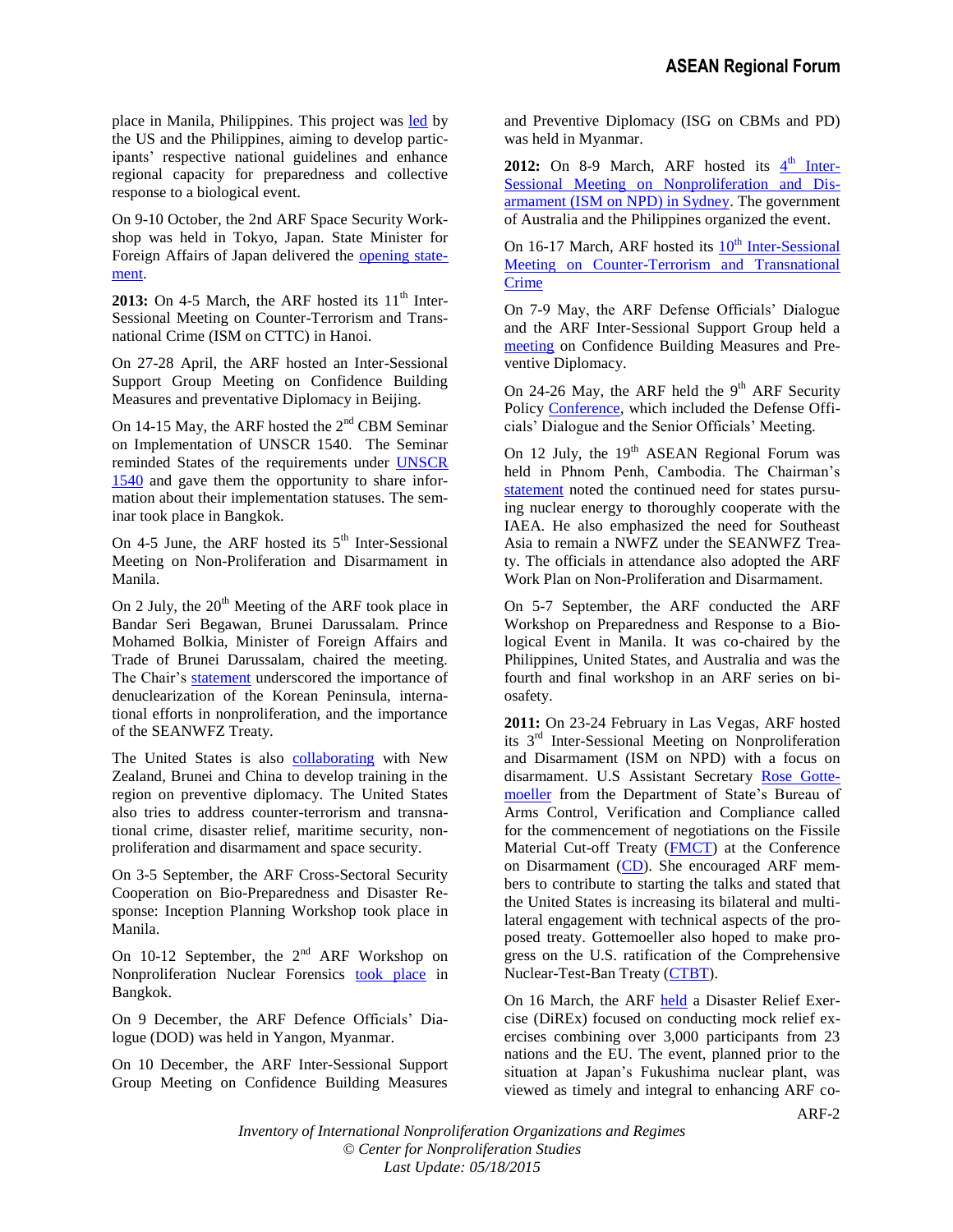operation and effectiveness in responding to disasters.

On 6-8 April, the ARF [held](http://www.aseanregionalforum.org/Calendar/tabid/172/Default.aspx) a Defense Officials' Dialogue/ARF Intersessional Support Group Meeting on Confidence Building Measures and Preventative Diplomacy.

On 29-31 May, the ARF held the  $9<sup>th</sup>$  Intersessional Meeting on Counter-Terrorism and Transnational Crime. The meetings focused on assessing the trends of terrorism and transnational crime within the region, a review of ARF decisions aimed to counter the trends, as well as discussion on future plans to meet again in the future.

On 6-11 June, the ARF held its  $8<sup>th</sup>$  Security Policy Conference, which included the Defense Officials' Dialogue and Senior Officials' Meeting. During the meetings, officials exchanged views on current regional and international issues, the future of the ARF, and activities for confidence building measures and preventative diplomacy.

On 13-15 September, the ARF held a three day workshop called [Disease Detection and Surveillance: En](http://dfa.gov.ph/main/index.php/newsroom/dfa-releases/3719-arf-holds-disease-detection-workshop-in-manila)[hancing Public and Veterinary Health Networks to](http://dfa.gov.ph/main/index.php/newsroom/dfa-releases/3719-arf-holds-disease-detection-workshop-in-manila)  [Combat Infectious Diseases and Bioterrorism](http://dfa.gov.ph/main/index.php/newsroom/dfa-releases/3719-arf-holds-disease-detection-workshop-in-manila) in Manila, Philippines. The workshop was designed to promote cooperation between relevant agencies in combating disease outbreaks and addressing the threat of bioterrorism.

On 29 November-2 December, the  $15<sup>th</sup>$  ARF Heads [of Defense Universities/Colleges/Institutions](http://www.mindef.gov.bn/MOD2/index.php?option=com_content&view=article&id=1187:15th-arf-heads-of-defence-universities--colleges--institutions-meeting-arf-hducim&catid=1:news&Itemid=92) took place in Kuta, Indonesia. Talks centered on enhancing the ability of professional military education institutions abilities to observe educational "best practice" through multinational dialogue and support. On 7-9 December, the ARF held a workshop on [Non-](http://aseanregionalforum.asean.org/events.html)[Proliferation Nuclear Forensics](http://aseanregionalforum.asean.org/events.html) in Bangkok, Thailand.

2010: On 5-7 July, the 2<sup>nd</sup> ARF Inter-Sessional Meeting on Nonproliferation and Disarmament (ISM on NPD) focusing on peaceful uses of nuclear energy, was held in Singapore. The meeting was co-hosted by the United States and China. All ARF member states participated along with experts from the [IAEA,](iaea_overview.pdf) the Malaysian Nuclear Agency (MNA), Nuclear Energy Regulatory Agency of Indonesia (BAPETEN), Japan Nuclear Energy Safety Organization (JNES), Preparatory Commission to the Comprehensive Test-Ban-Treaty Organization (CTBTO) and French Atomic Energy Agency (FAE) who briefed the participants. The [Co-Chair's summary report](http://www.aseanregionalforum.org/LinkClick.aspx?fileticket=yWVgyNe%2FCYU%3D&tabid=66&mid=1106.) noted that many states in the region are considering the expansion of current nuclear power infrastructure and that it is the responsibility of each state to develop strong legal and regulatory frameworks, robust safety cultures, and public acceptance and international cooperation. The summary reiterated the importance of nuclear safety, security and nonproliferation when considering nuclear power programs and reminded participants of the role played by the IAEA.

On 23 July, in Ha Noi, Viet Nam, the  $17<sup>th</sup>$  ARF meeting convened, chaired by H.E. Pham Gia Khiem, the Deputy Prime Minister and Minister of Foreign Affairs of the Socialist Republic of Viet Nam. The Chairman's [statement](http://www.aseansec.org/24929.htm) reaffirmed support for complete and verifiable denuclearization on the Korean Peninsula, called on Iran to take all the necessary steps to comply with international obligations, and underscored the importance of securing nuclear materials from terrorist groups.

The statement also welcomed the adoption of the second resolution by the 64<sup>th</sup> Session of the UN General Assembly on the **[SEANWFZ](seanwfz.pdf)** Treaty and the submission of the Memorandum on Activities related to the Treaty at the [2010 NPT Review Conference.](../../pdf/npt2010fd.pdf) The statement also noted the continuing consultations between ASEAN and nuclear-weapon states regarding the protocol to the SEANWFZ Treaty.

**2009:** On July 1-3, The ARF held its  $1<sup>st</sup>$  Intersessional Meeting on Nonproliferation and Disarmament (ISM on NPD) in Beijing, China, co-hosted by Singapore and the United States. Plans to introduce this meeting to the forum began in 2007. Participants discussed arms control, disarmament, nonproliferation, and ARF's role in these areas while specifically focusing on issues related to nonproliferation.

The  $16<sup>th</sup>$  Meeting of the ARF was convened in Phuket, Thailand, on 23 July. The [Chairman's Statement](http://www.aseansec.org/PR-42AMM-Chairman-Statement-16ARF.pdf) noted that the Ministers of several countries condemned the recent nuclear test and missile launches by the DPRK. The Ministers also urged all member countries to fully implement the provisions of [United](http://www.un.org/News/Press/docs/2009/sc9679.doc.htm)  [Nations Security Council Resolution 1874.](http://www.un.org/News/Press/docs/2009/sc9679.doc.htm) 

The Ministers also took note of efforts towards nuclear disarmament, welcoming both the Joint Understanding for the START Follow-on Treaty between American and Russian Presidents and the upcoming NPT Review Conference.

2008: The 15<sup>th</sup> Meeting of the ARF convened on 24 July in Singapore. The Meeting was chaired by Mr. George Yeo, Minister of Foreign Affairs of the Republic of Singapore.

The Chairman's [statement](http://www.aseanregionalforum.org/LinkClick.aspx?fileticket=Hn4UnDG3WVY%3d&tabid=66&mid=1009) emphasized disaster management more than in previous years. The only sec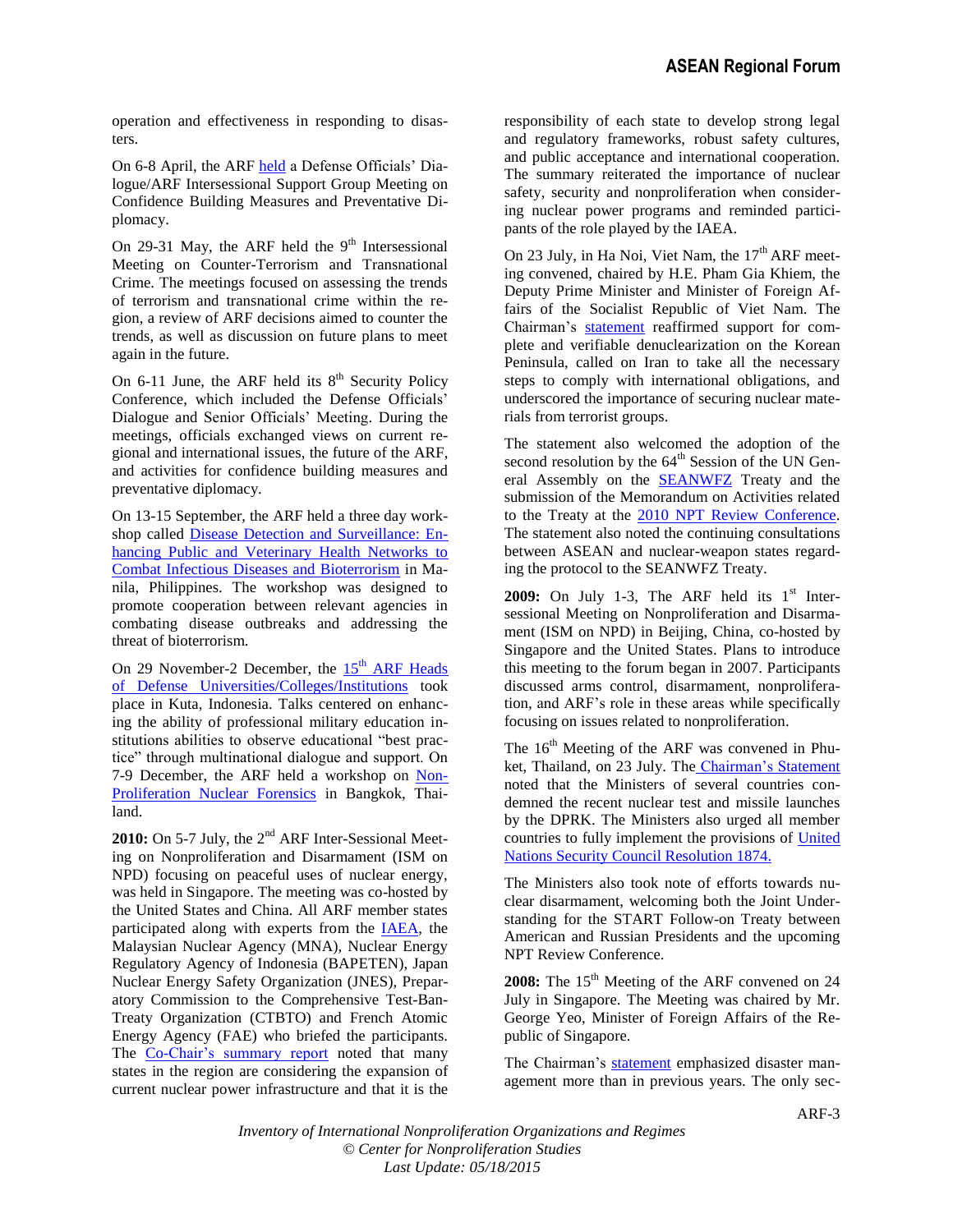tions regarding WMD were statements of support for the Six Party Talks toward the denuclearization of the Korean Peninsula and for the meetings of the EU3+3 in pursuit of a comprehensive solution to the Iranian nuclear issue.

**2007:** The 14th Meeting of the ARF was convened on 2 August in Manila, the Philippines. The Meeting was chaired by Dr. Alberto Romulo, Secretary of Foreign Affairs of the Philippines. Sri Lanka was welcomed as the  $27<sup>th</sup>$  Participating State in the ARF.

The Chairman's [statement](http://www.aseanregionalforum.org/LinkClick.aspx?fileticket=RbahNhjo2E8%3d&tabid=66&mid=940) contained the usual expressions of support from the foreign ministers for multilateral security regimes including the ARF; the IAEA; the Six-Party Talks; the 2002 Declaration on the Conduct of Parties in the South China Sea; the UN Program of Action to Prevent, Combat, and Eradicate the Illicit Trade in Small Arms and Light Weapons; the International Convention for the Suppression of Acts of Nuclear Terrorism, the 2005 amendment to the Convention on the Physical Protection of Nuclear Material, UNSC resolution 1540; the NPT; the CTBT; the Conference on Disarmament and its efforts to negotiate an FMCT; and nuclearweapons-free zones, particularly the zone in Southeast Asia.

2006: The 13<sup>th</sup> ARF convened at Kuala Lumpur, Malaysia on 28 July. Bangladesh formally joined the ARF, bringing its membership to 26 states. Ministers welcomed the signing of the ASEAN-Canada Joint Declaration for Cooperation to Combat International Terrorism, as well as the decision of France to accede to the Treaty of Amity and Cooperation of Southeast Asia. They reiterated their continued support for the important roles of the NPT and the IAEA in preventing nuclear proliferation, and promoting both nuclear disarmament and the peaceful uses of nuclear energy. Ministers called for the maintenance of existing moratoria on nuclear testing as well as on the production of fissile material for use in weapons. They reaffirmed the importance of internationally recognized nuclear-weapon-free zones and emphasized the need for continued consultations on the Protocol of the Southeast Asia Nuclear-Weapon-Free Zone Treaty, among nuclear weapons states and parties to the treaty.

Ministers strongly condemned the terrorist bombings in Mumbai on 11 July and stressed the need to bring about a greater understanding between civilizations to prevent terrorism from being associated with a specific religion or ethnic group. They further urged all states to sign and ratify the two most recent universal instruments concerning nuclear terrorism—the International Convention for the Suppression of Acts of Nuclear Terrorism, and the Amendment to the Convention on Physical Protection of Nuclear Material. Ministers expressed their support for the work of the 1540 Committee and called on states to bring about full and effective implementation of the resolution. They welcomed the adoption of UN Security Council Resolution 1673 in this regard, which strengthened the resolve of the international community to prevent the proliferation of weapons of mass destruction, particularly to non-state actors.

Most ministers expressed concern over the test-firing of missiles by the DPRK on 5 July, stating that such tests would have adverse effects on regional peace and stability. They noted the unanimous adoption of UN Security Council Resolution 1695 on 15 July, as well as DPRK's rejection of this resolution. They urged the DPRK to re-establish the moratorium on missile testing, and called on all parties to resume the Six-Party talks without preconditions. Other prominent agenda items included the situation in the Middle East—particularly the "indiscriminate and excessive use of force" in the Occupied Palestinian Territories and in Lebanon; the recent developments in Myanmar; and political processes and security conditions in Iraq.

**2005:** The 12<sup>th</sup> ARF was held in Vientane, Laos on 29 July. Timor Leste was inducted as the 25th member of the ARF and parties reached a consensus decision to admit Bangladesh to the ARF at its  $13<sup>th</sup>$  Ministerial Meeting in Malaysia in 2006. Ministers reaffirmed the importance of ARF as the main multilateral political and security forum in the region. They further expressed their commitment to counter terrorism and transnational crime by endorsing the statement on Information Sharing and Intelligence Exchange and Document Integrity and Security in Enhancing Cooperation to Combat Terrorism and Other Transnational Crimes. Ministers expressed strong condemnation of the terrorist attacks in London and Sharm-el-Sheikh, concern at the pace of democratization in Myanmar, and approval of the reassertion of a sovereign Iraq. They welcomed the resumption of both the Six-Party talks and the inter-Korea dialogue. They declared that the proliferation of weapons of mass destruction and their vehicles of delivery continued to pose a serious security challenge. To this end, they urged all states to sign and conclude the International Convention for the Suppression of Acts of Nuclear Terrorism and to adopt the Comprehensive Convention on International Terrorism to provide for their early entry into force. They reiterated their continued support for the NPT in promoting nuclear disarmament and nonproliferation as well as the peaceful use of nuclear energy. To this end, they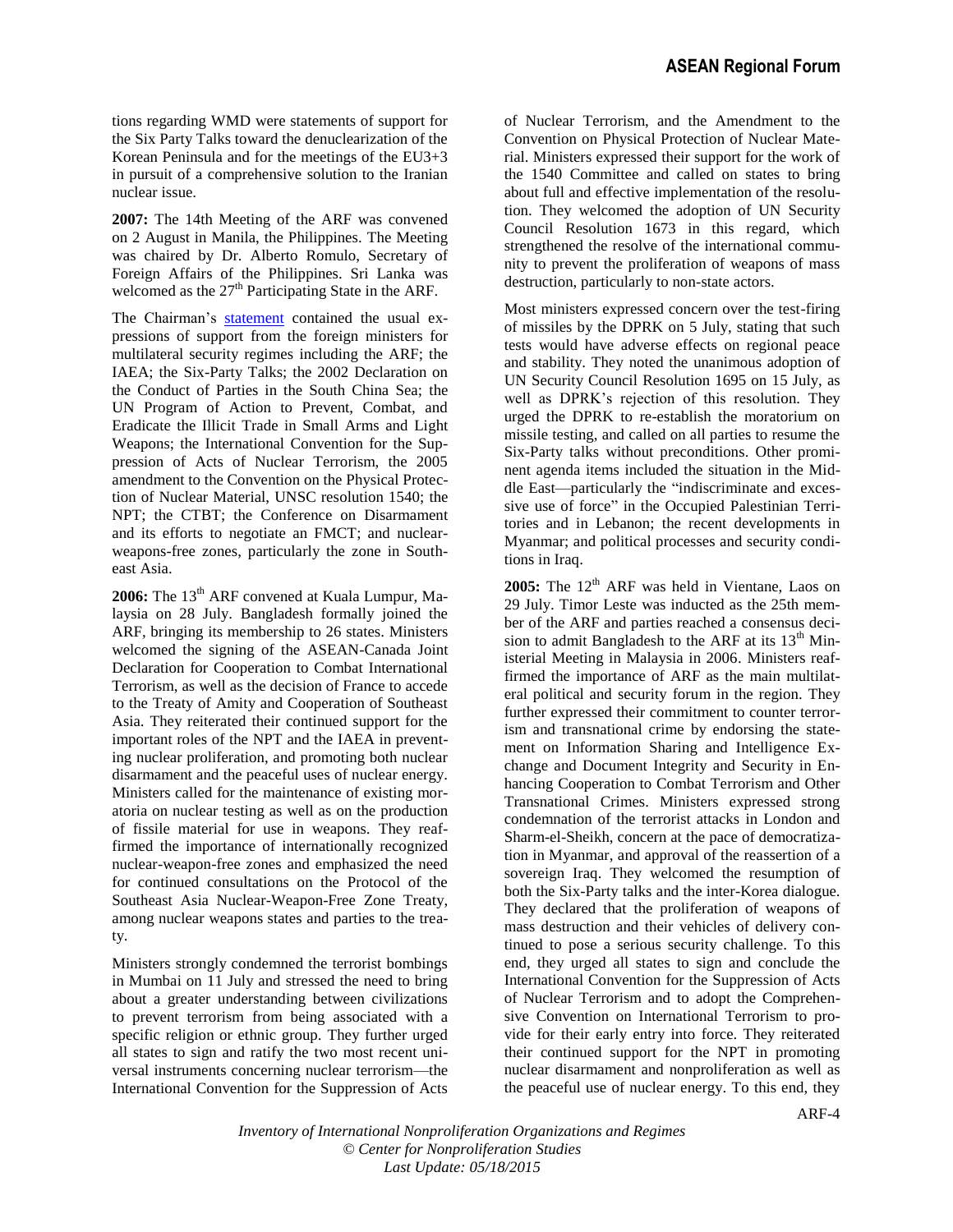agreed to undertake further efforts to strengthen compliance with all provisions of the treaty. They also urged maintenance of the existing moratorium on nuclear testing and reaffirmed their support for internationally recognized nuclear-weapons-free zones.

2004: The 11<sup>th</sup> ARF convened in Jakarta, Indonesia on 2 July, and was chaired by H.E. Dr. N. Hassan Wirajuda, Minister for Foreign Affairs of the Republic of Indonesia and attended by the Foreign Ministers of all ARF countries as well as the ASEAN Secretary-General. The ministers welcomed Pakistan's accession to the TAC and its formal joining of the ARF, which brought its total membership to 24, and discussed the Bali Concord II issued at the Ninth ASEAN Summit. They discussed the various security challenges facing the Asia-Pacific region, specifically addressing issues such as the situation on the Korean Peninsula and the need to take steps towards its denuclearization there, and commenting positively on the 23-26 June Six Party Talks in Beijing. Other regional concerns addressed included the transfer of sovereignty and continued violence in Iraq.

The Ministers also addressed nonproliferation and disarmament issues, adopting a Statement on Nonproliferation that was originally proposed by the U.S. In it, they urged member States to work to prevent the proliferation of weapons of mass destruction and their means of delivery and related materials, largely through increased technical cooperation. The statement also encouraged participating countries to strengthen their export control capabilities, and to engage in collaboration and increased efforts to prevent the illicit transport of nuclear, chemical, or biological weapons.

Ministers representing NPT member states also expressed commitment to a successful 2005 NPT Review Conference, encouraged the maintenance of the current moratorium on the testing of nuclear weapons, and reiterated support for international NWFZs, particularly noting the necessity of accession of the NWS to the Protocol of the SEANWFZ Treaty. Regarding small arms and light weapons, the Ministers encouraged all states in the region to work to prevent their illicit trafficking to non-state actors.

The Ministers also adopted a Statement on Strengthening Transport Security Against International Terrorism, an action recommended at the Intersessional Meeting on Counter-Terrorism and Transnational Crime, which was held on 30-31 March in Manila.

2003: The 1<sup>st</sup> Inter-Sessional Meeting on Counter-Terrorism and Transnational Crime was held from 21-22 March in Karambunai, Sabah, Malaysia. The meeting was attended by representatives from Australia, Brunei, Cambodia, Canada, China, the European Union, India, Indonesia, Japan, Korea, Laos, Malaysia, New Zealand, Philippines, Russia, Singapore, Thailand, the United States, and Vietnam. The agenda focused on recent terrorist activities and counterterrorism efforts, as well as border security to manage the movement of people, goods and documents. Representatives provided updates on measures taken to curb terrorism in their countries, stressing the importance of cooperation and intelligence sharing, and the need to assist developing countries in capacity building and acquiring the necessary technology to prevent the movement of terrorists and their resources. The creation of the Southeast Asia Regional Center for Counter-Terrorism (SEARCCT) was noted.

The 10<sup>th</sup> ARF was held in Phnom Penh, Cambodia on 18 June. Regarding the nuclear crisis on the Korean Peninsula, the Ministers urged the Democratic Republic of Korea (DPRK) to resume its cooperation with the IAEA and to reverse its decision to withdraw from the NPT. They supported the denuclearization of the Korean Peninsula in a peaceful manner for the sake of durable peace and security in the region. They were of the view that the ARF has played a useful and constructive role and agreed to support further efforts by the ARF Chair to help ease tensions on the Peninsula.

The Ministers reiterated their condemnation of terrorism and expressed their determination to take all necessary steps in order to raise public awareness and take effective action against terrorism. At the same time, they rejected any attempt to associate terrorism with any religion, race, nationality, or ethnic group. They stressed the importance of capacity building to counter terrorism effectively. In this regard, they reaffirmed the importance of cooperation and coordination within the framework established by the UN Counter-Terrorism Committee to implement UN Security Council Resolution 1373.

The Ministers recognized the growing danger posed by the proliferation of weapons of mass destruction (WMD) and their means of delivery. They reaffirmed that the NPT remained the cornerstone of the nuclear nonproliferation regime and the essential foundation for the pursuit of nuclear disarmament. They also stressed the need to promote the universalization of nonproliferation and disarmament agreements, including the IAEA Safeguards Agreement and its Additional Protocol, the Biological and Toxin Weapons Convention, and the Chemical Weapons Convention.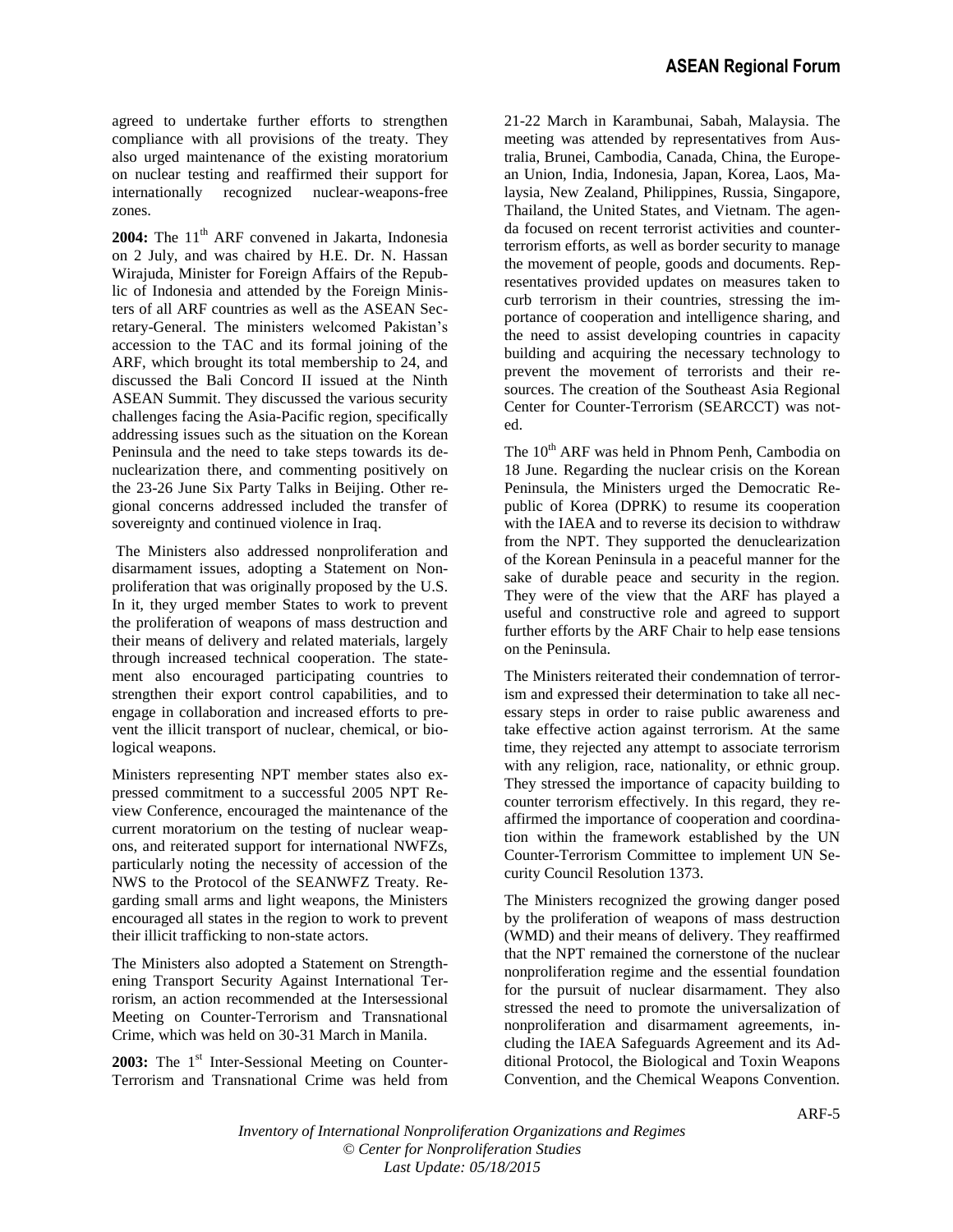In this regard, they expressed concerns about actions which damage global nonproliferation efforts and undermine mutual trust and confidence. They welcomed the Hague Code of Conduct Against Ballistic Missile Proliferation and encouraged increased adherence by ARF countries.

2002: The 9<sup>th</sup> Meeting of the ARF was held in Bandar Seri Begawan, Brunei Darussalam on 31 July, and was chaired by His Royal Highness Prince Mohamed Bolkiah, the Minister of Foreign Affairs of Brunei Darussalam. At the meeting, the Ministers expressed satisfaction with the ARF's progress and addressed administrative concerns before turning to security-related issues. They discussed the impact of 11 September on the security environment and encouraged accession to or ratification of relevant Conventions and Protocols relating to terrorism, committing to "strengthen bilateral, regional and international cooperation in combating terrorism." The Ministers also noted consultations between ASEAN and the Nuclear Weapons States regarding the Protocol of the [Treaty on the Southeast Asia Nuclear Weapon-](seanwfz.pdf)[Free Zone \(SEANWFZ\),](seanwfz.pdf) and reaffirmed their support for the P5 Joint Statement regarding Mongolia's security and nuclear-free status.

Regarding the proliferation of weapons of mass destruction, the Ministers recognized their threat to regional security interests and stressed the importance of multilateral cooperation in achieving arms control, disarmament and nonproliferation. The Ministers also addressed the preparations for the 2005 Review Conference of the States Parties to the Non-Proliferation Treaty (NPT), agreeing that the NPT is the "cornerstone of the nuclear non-proliferation regime". In addition, they reiterated the importance of the existing moratorium on nuclear testing and addressed the status of the [Comprehensive Test Ban Treaty,](ctbt.pdf) and noted their hope that both the November 2002 [Bio](btwc.pdf)[logical and Toxin Weapons Convention](btwc.pdf) Review Conference and the April/May 2003 Review Conference of the [Chemical Weapons Convention](cwc.pdf) would see progress. Concerning conventional weapons, the Ministers affirmed the importance of efforts to implement the UN Program of Action to Prevent, Combat and Eradicate the Illicit Trade in Small Arms and Light Weapons in All its Aspects.

The Ministers also addressed regional issues, such as the tension between India and Pakistan, the situation in Korea, and the current reconstruction efforts in Afghanistan.

**2001:** At the  $8<sup>th</sup>$  Meeting of the ARF, held on 25 July at Ha Noi, Vietnam and hosted by H.E. Mr. Nguyen Dy Nien, Minister for Foreign Affairs of the Socialist

Republic of Vietnam, the Ministers noted that the situation in Southeast Asia on the whole had been peaceful and stable. They exchanged views on the recent developments in the South China Sea and welcomed the progress in the consultations between ASEAN and China to develop a Code of Conduct in the South China Sea. The Ministers encouraged selfrestraint by all countries concerned and the promotion of CBMs in this area, and welcomed the commitment of the countries concerned to resolve disputes by peaceful means in accordance with the recognized principles of international law, including the United Nations Convention on the Law of the Sea (UNCLOS), as well as to ensure the freedom of navigation in the area.

The Ministers welcomed the progress toward the implementation of the SEANWFZ as a contribution to global efforts to curb the proliferation of nuclear weapons and noted with satisfaction the continued progress made in the consultation between the State Parties to the SEANWFZ Treaty and the NWS regarding the latter's accession to the Protocol to the Treaty. In this regard, the Ministers welcomed the progress made at the recent direct dialogue between the State Parties and the NWS held in Ha Noi in May and welcomed the P5 Joint Statement concerning security assurances for Mongolia and support for the nuclear-weapon free status of Mongolia.

The Ministers discussed issues relating to proliferation of WMD and their means of delivery as well as the implications of the missile defense systems. They noted expressions of support for the NPT as the cornerstone of the global nonproliferation regime and called on all States to sign and ratify the CTBT and to accede to the NPT, as well as urged all States to maintain existing moratoria on nuclear testing. They also took note of the call made in the NPT Review Conference Final Document for the Conference on Disarmament to agree on a program of work, to include the immediate commencement of negotiations on the Fissile Material Cut-Off Treaty (FMCT). The Ministers further emphasized the importance of systematic and progressive efforts by NWS on nuclear disarmament and called on all States to work towards the objective of total elimination of nuclear weapons. They also expressed their hope that the Protocol strengthening the BTWC would be finalized before the Fifth BTWC Review Conference and urged all countries to speedily conclude their negotiations on the Protocol.

The Ministers welcomed the Convention against Transnational Organized Crime and its Protocols and encouraged ARF participating countries to sign and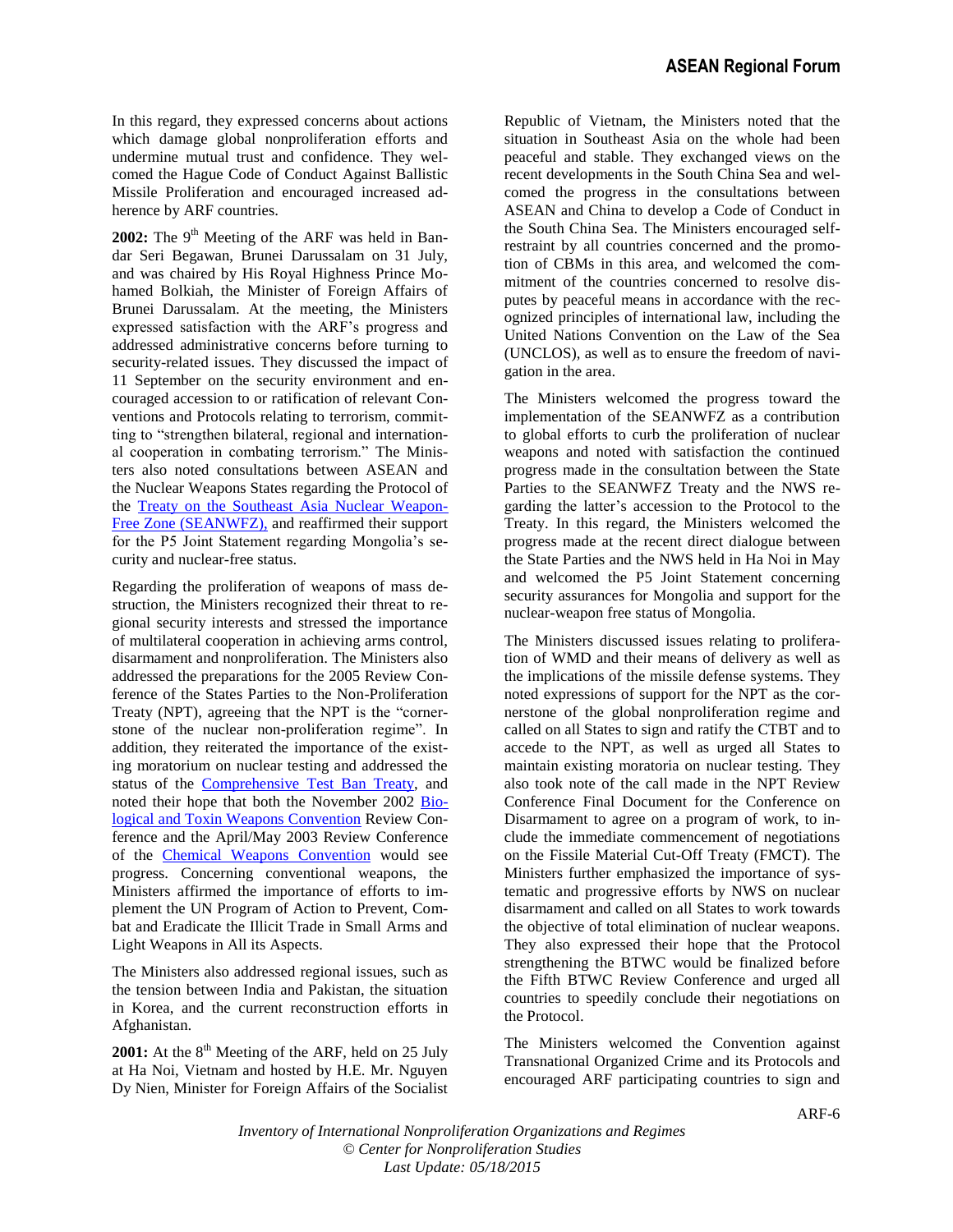ratify them soon. The Ministers expressed their supports for results of the UN Conference on the Illicit Trade in Small Arms and Light Weapons in All Its Aspects, which was held in New York from 9 to 20 July and believed ARF participants, would promote the regional cooperation pursuant to the UN Program of Action on that illicit trade. In this context, the Ministers noted the Australian proposal for an ARF Declaration on small arms.

2000: The 7<sup>th</sup> Meeting of the ARF was held in Bangkok on 27 July. The meeting was chaired by Dr. Surin Pitsuwan, Minister of Foreign Affairs of the Kingdom of Thailand. The Ministers welcomed the participation for the first time of the Democratic People's Republic of Korea (DPRK) at the Seventh ARF Ministerial Meeting in Bangkok. With regard to the issue of membership, the Ministers reaffirmed the decision taken at the Fifth ARF Meeting and agreed that with the current 23 participants, the focus should now be on consolidating the process of dialogue and cooperation among the present participants of the ARF.

The Ministers noted with satisfaction the significant progress that the ARF had made in terms of enhancing political and security dialogue and cooperation within the Asia-Pacific region. In the context of the circumstances prevailing in the region, they noted that the ARF participants were able not only to engage in a free-flowing and productive exchange of views with a greater comfort level, but also to address, in a constructive manner, key political and security issues with bearing on regional peace and stability, including new issues that have emerged as a result of globalization.

The Ministers emphasized the importance of CBMs to the overall ARF process and agreed that such efforts be intensified. They also welcomed the progress in the implementation of the proposals in the overlap between CBMs and PD as well as the continued efforts to develop concepts and principles of PD applicable to the ARF context. In this regard, the Ministers agreed that these developments had enhanced the continuity and relevance of the ARF process.

The Ministers discussed matters related to the proliferation of WMD and their means of delivery, as well as the implications of ballistic missile defense systems. They supported the NPT and in this regard, they noted the outcome of the NPT Review Conference, convened in New York on 24 April - 19 May. The Ministers also noted the call for all States to sign and ratify the CTBT and to accede to the NPT. They also mentioned the NPT Review Conference Final Document's call on the Conference on Disarmament to agree on a program of work including the immediate commencement of negotiations on the FMCT. The Ministers further emphasized the importance of systematic and progressive efforts by NWS on nuclear disarmament and called on them to work towards total elimination of nuclear weapons. The Meeting noted further the recent adoption by the Mongolian Parliament of a Law on its Nuclear-Weapon-Free Status as an important unilateral measure undertaken by Mongolia in pursuance of the UN General Assembly resolution A/53/77D on "Mongolia's international security and nuclear weapon-free status." The Ministers reiterated their support for the work of the Ad Hoc Group of States Parties to the BTWC on the negotiations on a verification protocol for the BTWC and their call for a speedy conclusion of the negotiations.

The Ministers discussed issues pertaining to transnational crime, especially issues of piracy, illegal migration, including trafficking in human persons, particularly women and children, and illicit trafficking in small arms. They recognized that these transnational issues not only could pose challenges to regional peace and stability, but also impair individual countries' efforts in promoting national economic development and improving people's livelihood. Hence, cooperative approaches were necessary to deal with these problems. They also noted the seriousness of the implications of drug production and trafficking as well as the need to address other issues such as money laundering, corrupt-ion, and computer crimes. The Ministers underlined the importance of greater bilateral, regional, and international cooperative efforts in this regard and expressed support for the on-going negotiations on the Convention Against Transnational Organized Crime and its Protocols, as well as the convening of the International Conference on the Illicit Trade in Small Arms and Light Weapons in All Its Aspects in 2001. They nonetheless noted that the extent of the impact of transnational crime problems differs across regions and, in this context, the Ministers agreed that the ARF should continue to address transnational crime issues, which affected security of the Asia-Pacific region, and explore how the ARF could increase regional awareness and complement the work undertaken in other existing fora.

1999: The 6<sup>th</sup> Meeting of the ARF was held in Singapore on 26 July. The meeting was chaired by H.E. Professor S. Jayakumar, Minister for Foreign Affairs of Singapore.

The Ministers expressed support for the continuing consultations between the State Parties of the SEANWFZ Treaty and the NWS regarding the lat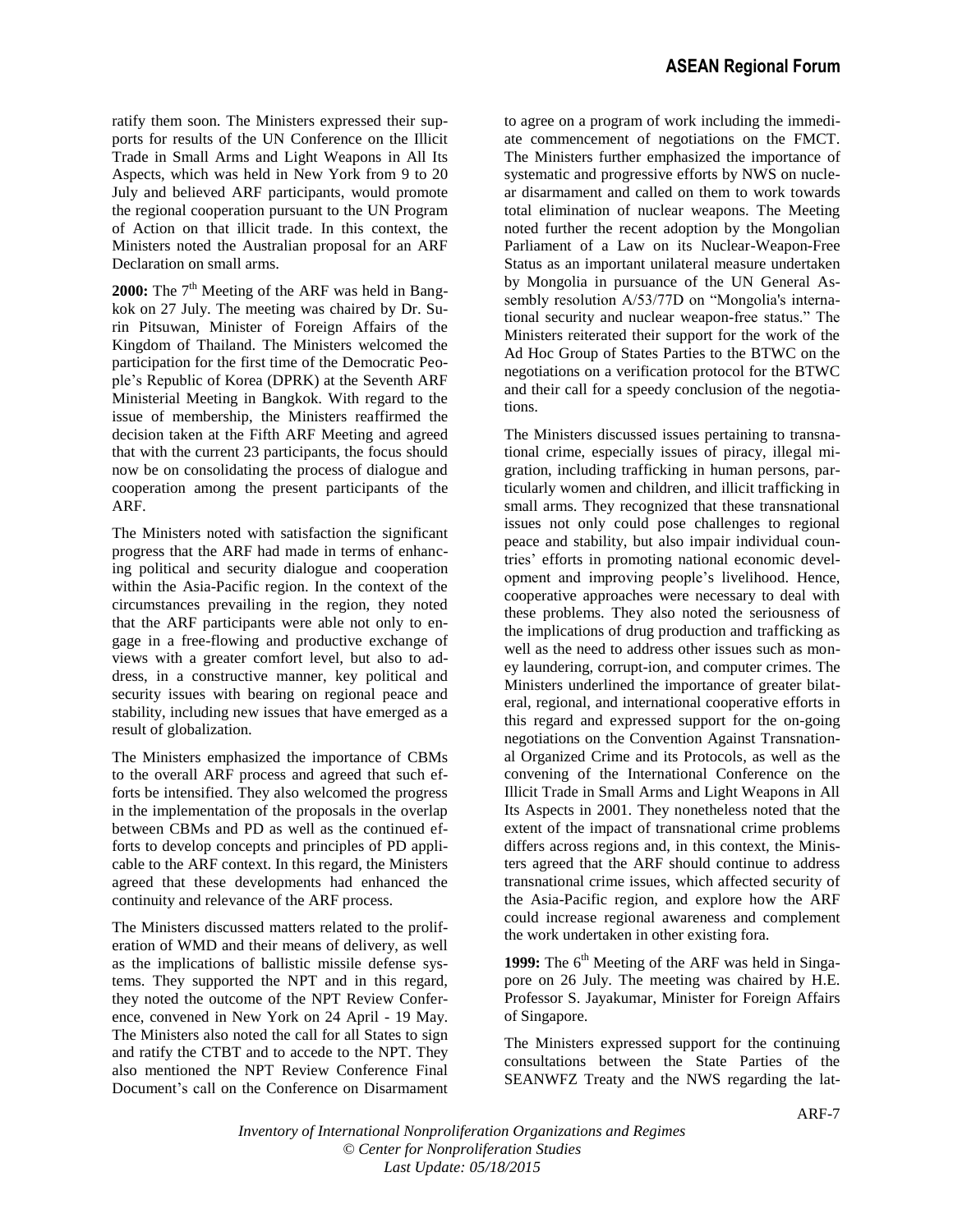ters' accession to the Protocol of the Treaty. The Ministers noted that nuclear-weapon-free zones would contribute to the goal of comprehensive nuclear disarmament and, in this regard, the Ministers also welcomed the UNGA Resolution 53/77D of 4 December 1998 on Mongolia's international security and nuclear-weapon-free status.

The Ministers called on all States to accede to the NPT and CTBT, urged the Conference on Disarmament (CD) to immediately begin and swiftly conclude FMCT negotiations, to require States to exercise restraint in the development, testing, and export of ballistic missiles and other WMD delivery means, and called for a speedy and successful conclusion to the negotiations on a verification protocol for the BTWC. The Ministers noted with appreciation the entry into force of the Ottawa Convention on the Prohibition of the Use, Stockpiling, Production and Transfer of Anti-Personnel Mines and their Destruction, and the convening of the First Meeting of the State Parties to the Convention held in Maputo on 3-7 May 1999. They also noted the early entry into force of the amended mines protocol (Protocol II) of the Convention on Conventional Weapons (CCW), and efforts being made in other bodies, including the CD, to complement the Ottawa Convention by engaging key non-signatories. The Ministers agreed to support initiatives to enhance international cooperation on demining, the removal of unexploded ordnance and rehabilitation of victims, and commended efforts by some ARF countries to provide training and assistance on mine clearance.

1998: The 5<sup>th</sup> Meeting of the ARF was convened in Manila on 27 July. The meeting was chaired by H.E. Domingo L. Siazon, Jr., Secretary of Foreign Affairs of the Philippines.

The Ministers noted with appreciation the conclusion of the Ottawa Convention on the Prohibition of the Use, Stockpiling, Production and Transfer of Anti-Personnel Mines and their Destruction and welcomed the decision of the CD to re-appoint a Special Coordinator on landmines and efforts to bring into force the CCW amended mines protocol (Protocol II). The Ministers called on all States to accede to the NPT, CTBT, and CWC and urged the Ad Hoc Group of States Parties to the BTWC to intensify and complete its work as soon as possible before the commencement of the Fifth Review Conference. They asked the countries concerned to refrain from undertaking weaponization or deploying missiles to deliver nuclear weapons, and to prevent any transfer of nuclear weapon-related materials, technology, and equipment to third countries. In the interest of peace and security

in the region, the Ministers called on the countries concerned to resolve their dispute and security concerns through peaceful dialogue.

The Ministers noted the signing of the Second Protocol to the Treaty of Amity and Cooperation (TAC) in Southeast Asia by the High Contracting Parties at the 31<sup>st</sup> ASEAN Ministerial Meeting in Manila on 25 July 1998 and agreed to consider the call of the TAC High Contracting Parties for non-Southeast Asian States, particularly the major powers, to accede to the Treaty after the Second Protocol enters into force.

1997: The 4<sup>th</sup> Meeting of the ARF was held in Subang Jaya, Malaysia on 27 July. The meeting was chaired by the Honourable Dato' Seri Abdullah Haji Ahmad Badawi, Minister of Foreign Affairs of Malaysia.

The Ministers welcomed the entry into force, on 27 March, of the SEANWFZ Treaty, which represented an important effort of Southeast Asian States towards strengthening the security in the region and towards the establishment of nuclear-weapon-free zones globally. In this connection, the Ministers welcomed the ongoing consultations between State Parties to the Treaty and the NWS to facilitate accession by the latter to the Protocol of the SEANWFZ Treaty. The Ministers emphasized that an approach to nonproliferation, which is universal, comprehensive, and nondiscriminatory, was urgently needed if the international community was to achieve the objective of comprehensive nuclear nonproliferation. The Ministers reiterated their determination to continue to contribute to the prevention of the proliferation of nuclear weapons, and urged the NWS to pursue vigorously negotiations on effective measures relating to nuclear disarmament with the ultimate objective of eliminating nuclear weapons.

**1996:** In July, the ASEAN Regional Forum adopted the following criteria for participation:

- 1. Commitment ― All new participants, which must be sovereign States, must subscribe to, and work cooperatively to help achieve the ARF key goals. Prior to their admission, all new participants should agree to abide by and respect fully the decisions and statements already made by the ARF. All ASEAN members are automatically participants of ARF.
- 2. Relevance ― A State should be admitted only if it can be demonstrated that it has an impact on the peace and security of the "geographical footprint" of key ARF activities (i.e., Northeast and Southeast Asia as well as Oceania).